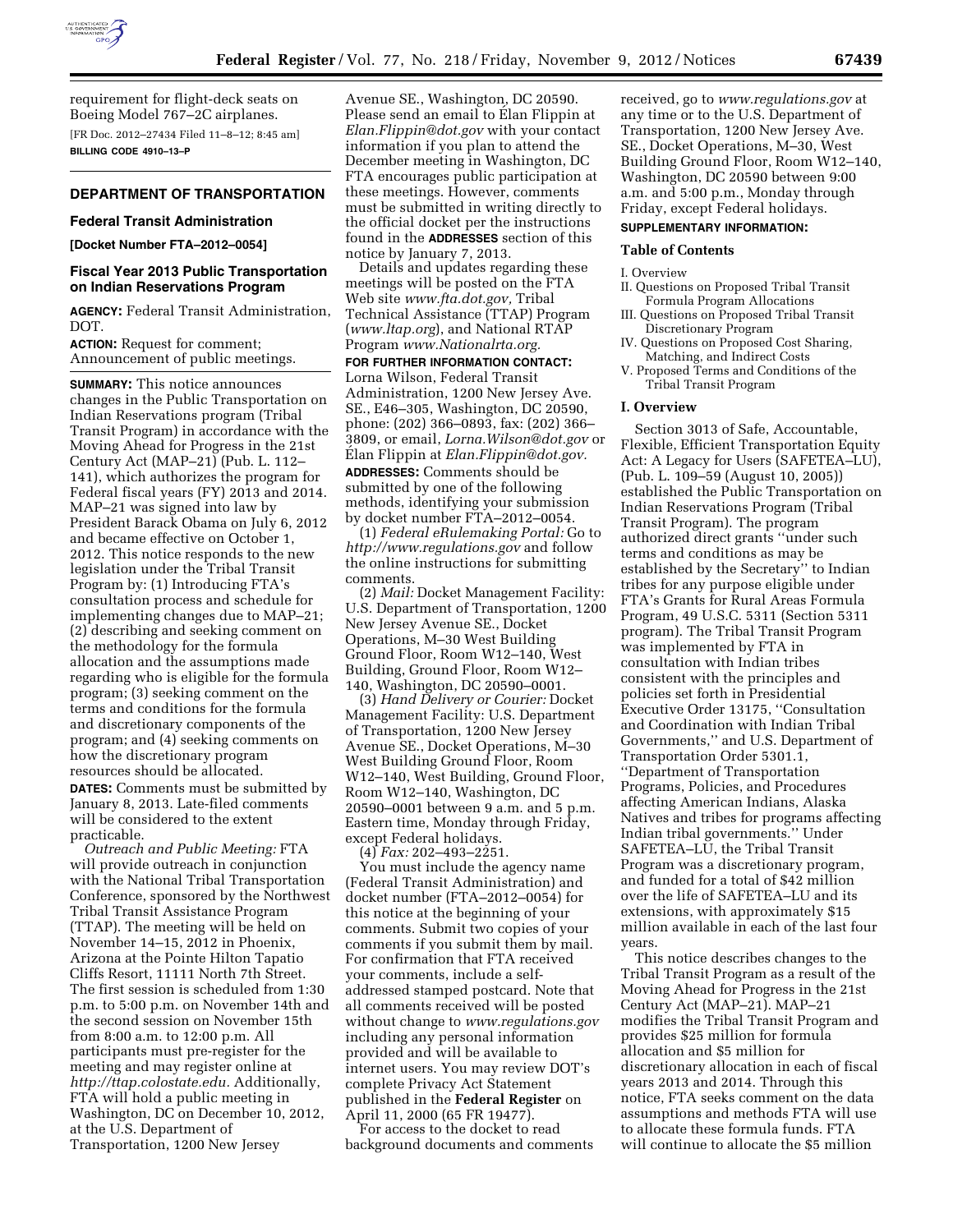in discretionary funding competitively. This notice also seeks comment on how these funds will be competed. For both the formula and discretionary program, FTA seeks comments on the terms and conditions.

## **II. Questions on Proposed Tribal Transit Formula Program Allocations**

The Tribal Transit Formula Program distributes \$25 million to eligible Indian tribes providing public transportation on tribal lands. Since FY 2006, the National Transit Database (NTD) reporting requirement has applied to the Tribal Transit Program. FTA proposes to limit eligible recipients to those registered in the NTD. Tribes that operate public transportation services, but which do not yet participate in the Tribal Transit Program, may file a report with the NTD on a voluntary basis for inclusion in future apportionments (FY 2014 and beyond.) Apportionments will be based on a statutory formula which includes three tiers. Tiers 1 and 2 are based on historical data reported to the NTD by Indian tribes who received Section 5311 funding in prior years (including discretionary Tribal Transit Program funds); Tier 3 is based on 2010 U.S. Census data.

The statutory tiers for the formula are: Tier 1—50 percent based on vehicle revenue miles as reported to the NTD.

Tier 2—25 percent apportioned equally amongst Indian tribes providing at least 200,000 vehicle revenue miles as reported to the NTD Secretary.

Tier 3—25 percent based on Indian tribes providing public transportation on reservations in which more than 1,000 low income individuals reside, with no tribe receiving more than \$300,000 for this tier.

In establishing the apportionment methodology, FTA is proposing a number of key assumptions shown below. FTA seeks comment on the following questions:

a. Should FTA include vehicle revenue miles from Indian tribes in both the Tribal Transit Program formula apportionment and the Rural Area Formula Program apportionment? FTA proposes to allow vehicle revenue miles from Indian tribes to count towards both formula apportionments. Normally, FTA does not allow a single vehicle revenue mile to count twice towards different formulas (e.g., service between a rural area and an urbanized area (UZA) must be counted the Rural Area Formula Program apportionment or the Urbanized Area Formula Program apportionment, but not both). The Tribal Transit Program formula, however, refers to "Indian tribe[s] providing public transportation,'' not

where the service is being operated. Therefore, tribes may report their total vehicle revenue miles, regardless of funding source, to the NTD, and States may include tribal vehicle revenue miles in their reporting to the NTD.

b. When another local government entity pays an Indian tribe to operate service in an off-reservation jurisdiction, should 100% of that service operated by the Indian tribe count towards the Tribal Transit Program formula? FTA proposes to count 100% of service operated by Indian tribes towards the Tribal Transit Program apportionment. This interpretation is consistent with ''each Indian tribe providing public transportation service.''

c. When an Indian tribe pays another local government entity to extend service to the Reservation, should a prorated share of the local government's vehicle revenue miles be counted towards the Tribal Transit formula? FTA proposes to count a pro-rated share of the operator's vehicle revenue miles towards the Tribal Transit Program apportionment, based on the portion of the total operating expenses provided by the Indian tribe. This share then would count towards both the Rural and Tribal Transit program formulas.

d. Should FTA consider tribes that actually are providing public transportation on Indian reservations when no revenue miles are reported to the NTD for funding under Tier 3? FTA proposes that tribes that previously received capital assistance through the Tribal Transit Program should be included in Tier 3 of the Tribal Transit Program formula, which is based on low-income population on Tribal lands.

e. Should FTA consider allowing Tribal Transit Program grantees who were otherwise exempt from reporting based on grant dollar amount (under \$50,000) be given an opportunity to report to the NTD or to FTA for inclusion in the FY 2013 apportionment?

f. For Indian tribes that have multiple operators, should FTA consolidate the service data for all operators into a single apportionment?

g. For Indian tribes that share reservation lands, such as in Oklahoma, how should FTA conduct the apportionment of funds?

h. In some instances tribal operators may serve multiple reservations. Should FTA combine poverty data for all reservations served into a single apportionment?

# **III. Questions on Proposed Tribal Transit Discretionary Program**

\$5 million in discretionary funds are authorized for grants to federallyrecognized Indian tribes for any purpose under the Section 5311 program. The funds set aside for Indian tribes in the Tribal Transit Program are not meant to replace or reduce funds that Indian tribes receive from State through FTA's Section 5311 program. Tribal Transit funds are meant to complement Section 5311 funds that applicants may be receiving. In light of the \$25 million formula program, FTA seeks comments on the eligibility of applicants, eligible projects, and cost sharing for the discretionary program. Program requirements of the Tribal Transit Program under SAFETEA–LU can be accessed at *[http://www.fta.dot.gov/](http://www.fta.dot.gov/documents/06-6911.pdf) [documents/06–6911.pdf.](http://www.fta.dot.gov/documents/06-6911.pdf)* 

FTA seeks comments on the following questions:

a. Should eligible applicants under the discretionary program be restricted based on the availability of formula funds?

b. If the discretionary program should be restricted, should applicants and projects be limited based on the amount of formula allocation received?

c. Should a portion of discretionary program funds be set aside for

- 1. Start-up projects, or
- 2. Planning projects, or
- 3. Expansion of services?

d. Should FTA establish minimum and maximum grant awards to ensure that grant funding is large enough to aid Indian tribes?

e. Should operating assistance continue to be eligible under the discretionary program? If so, what type of operating expenses?

f. Should FTA prioritize projects for funding as a part of the evaluation criteria? If so, what factors should be used to prioritize projects (continuation services, start-ups, matching funds, etc.)?

## **IV. Questions on Proposed Cost Sharing, Matching, and Indirect Costs**

FTA recognizes the particular challenges tribes may have providing a local match, but to ensure that participants in this program have a vested interest we propose requiring some local match. Matching funds may be provided from Federal agencies other than the Department of Transportation with the exception of Federal Lands Highways program funds, administered by the Federal Highway Administration and Indian Reservation Roads (IRR) Program.

FTA seeks comments on the following questions:

a. Should FTA require an 80/20 Federal/local match for tribes for both capital and operating assistance under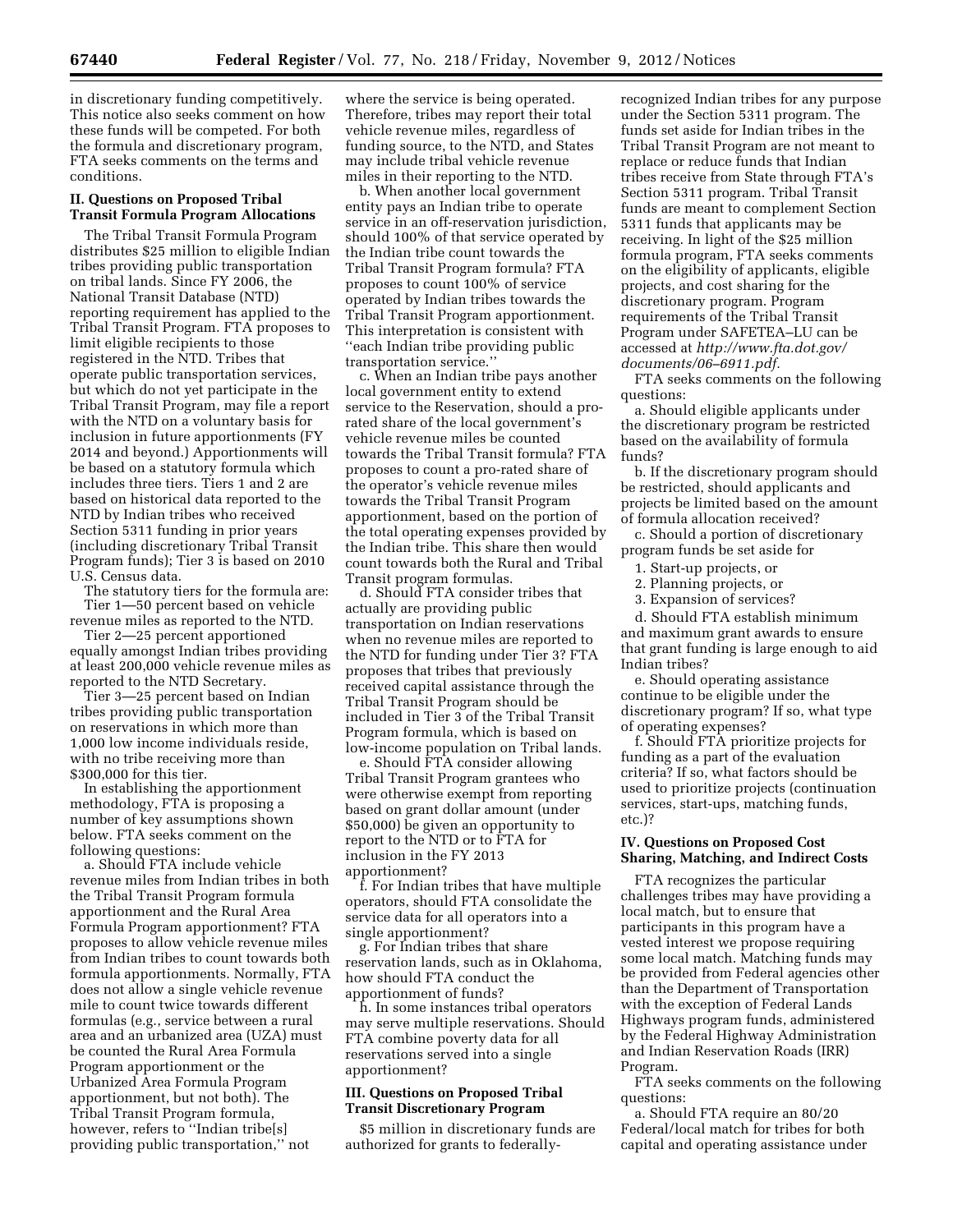both the formula and discretionary Tribal Transit Programs?

b. Would an 80/20 match present a financial burden on tribes? If so, is there a proposed match amount that would be less burdensome?

c. Under SAFETEA–LU, FTA limited the indirect cost to not more than 10 percent of each Tribal Transit grant award. Should FTA retain the condition that indirect costs not exceed 10 percent of each Tribal Transit grant award under MAP–21?

### **V. Proposed Terms and Conditions of the Tribal Transit Program**

Section 5311(c) of Title 49 U.S.C., as amended by MAP–21, provides that available funds shall be apportioned for grants to Indian tribes, ''under such terms and conditions as may be established by the Secretary.'' The term ''Secretary'' in this provision refers to the Secretary of Transportation. The Secretary of Transportation possesses the authority to limit the applicability of certain substantive and procedural requirements that are set forth in Title 49 (Transportation) of the United States Code. This includes the Federal transit assistance provisions in Chapter 53 (Public Transportation) of Title 49, which are administered by FTA. The Secretary of Transportation, however, does not possess the authority to limit the applicability of government-wide grant requirements (commonly referred to as cross-cutting requirements) that apply to all Federal grants. Recipients of Federal assistance are subject to many requirements regardless of the source of funds, for example, restrictions on lobbying. Recipients under the Tribal Transit Program are subject to these government-wide grant requirements, which are not all named in this document. In addition, some Federal requirements are applicable regardless of whether Federal assistance is provided. For example, the requirement for drivers of vehicles over a certain size is to hold a Commercial Driver's License.

To the extent permitted by law and in recognition of the unique status and autonomy of Indian tribes, FTA has made every effort in establishing the terms and conditions to balance the objectives of this program, which will directly benefit transit projects for Indian tribes, with other national objectives (*e.g.,* safety) that are important not only to Indian tribes but also to the general public. Other applicable program requirements were established for the Tribal Transit Program under SAFETEA–LU.

Therefore, FTA seeks guidance on the following terms and conditions, which

are being considered for both the formula and discretionary programs.

a. Common Grant Rule (49 CFR Part 18), ''Uniform Administrative Requirements for Grants and Cooperative Agreements to State and Local Governments.'' This is a government-wide regulation that applies to all Federal assistance programs.

b. Civil Rights Act of 1964. Unless Indian tribes are specifically exempted from civil rights statutes, compliance with civil rights statutes will be required, including compliance with equity in service. Title VI of the Civil Rights Act prohibits discrimination on the basis of race, color, and national origin in programs and activities receiving Federal financial assistance. Title VII of the Civil Rights Act prohibits discrimination in employment in any business on the basis of race, color, religion, sex, or national origin. Indian tribes are specifically excluded from the definition of an ''employer'' under the Act. Thus, to the extent that Tribal Employment Rights Offices (TERO) are consistent with Federal statutes that authorize a general preference for Indians in employment or contracting for federally funded work on or around Indian reservations, FTA of course will comply with applicable law. However, although Indian tribes will not be subject to FTA's program-specific requirements under Title VI and Title VII of the Civil Rights Act, Indian tribes under the Tribal Transit Program nonetheless still will be subject to the provisions of Title VI and Title VII of the Civil Rights Act, unless they are specifically exempt from the Act.

c. Section 504 of the Rehabilitation Act of 1973 and Americans with Disabilities Act (ADA) requirements in 49 CFR parts 27, 37, and 38 are government-wide requirements that apply to all Federal programs.

d. Drug and Alcohol Testing requirements (49 CFR Part 655). Should FTA continue to apply this requirement because it addresses a national safety issue for operators of public transportation?

e. National Environmental Policy Act. This is a government-wide requirement that applies to all Federal programs.

f. Charter Service and School Bus transportation requirements in 49 CFR parts 604 and 605. The definition of ''public transportation'' in 49 U.S.C. 5302 specifically excludes school bus and charter service.

g. NTD Reporting requirement. 49 U.S.C. 5335 requires NTD reporting for all direct recipients of section 5311 funds. The Tribal Transit Program is a section 5311 program that will provide funds directly to Indian tribes and this

reporting requirement therefore will apply.

h. Bus Testing (49 CFR part 665) requirement. To ensure that vehicles acquired under this program will meet adequate safety and operational standards, should FTA now apply this requirement?

i. Labor Protection requirement. The U.S. Department of Labor (DOL) will, pursuant to 49 U.S.C. 5333(b), apply the section 5311 special warranty. Congress amended section 5311(i) to apply section 5333(b) ''if the Secretary of Labor utilizes a special warranty that provides a fair and equitable arrangement to protect the interests of employees.'' Congress did not exempt the Tribal Transit Program from this requirement. FTA therefore intends to continue to apply the special warranty to the Tribal Transit Program.

j. Buy America requirements. FTA did not apply the Buy America requirements to the Tribal Transit program prior to FY 2012. However, FTA proposes including Buy America requirements on the formula and discretionary programs under MAP–21.

k. MAP–21, Section 5329 requires all grantees to develop comprehensive agency safety management plans that at a minimum include methods for identifying and evaluating safety risks, strategies to minimize exposure to hazards and unsafe conditions, and performance targets for safety performance criteria and state of good repairs standards established in a forthcoming National Public Transportation Safety plan. A rulemaking is forthcoming to further explain the requirements for the development and certification of agency safety plans and following that rulemaking, FTA will be finalizing requirements through a rulemaking at a later date. In the interim, we are seeking comment on whether to apply these provisions to the Tribal Transit Program.

l. Transit Asset Management Provisions. MAP–21 requires each recipient and subrecipient of FTA grants to establish a ''transit asset management'' (TAM) plan for its transit system. This requirement, however, would not be a condition for receiving FTA grants until FTA issues its rulemaking. Further, depending on the outcome of that rule-making, FTA would propose that so long as tribes have a system for maintaining their capital asset inventory and a basis for prioritizing and replacing capital assets, it would not require the tribe to prepare a TAM plan. FTA seeks comment on whether to apply this requirement to the Tribal Transit Program.